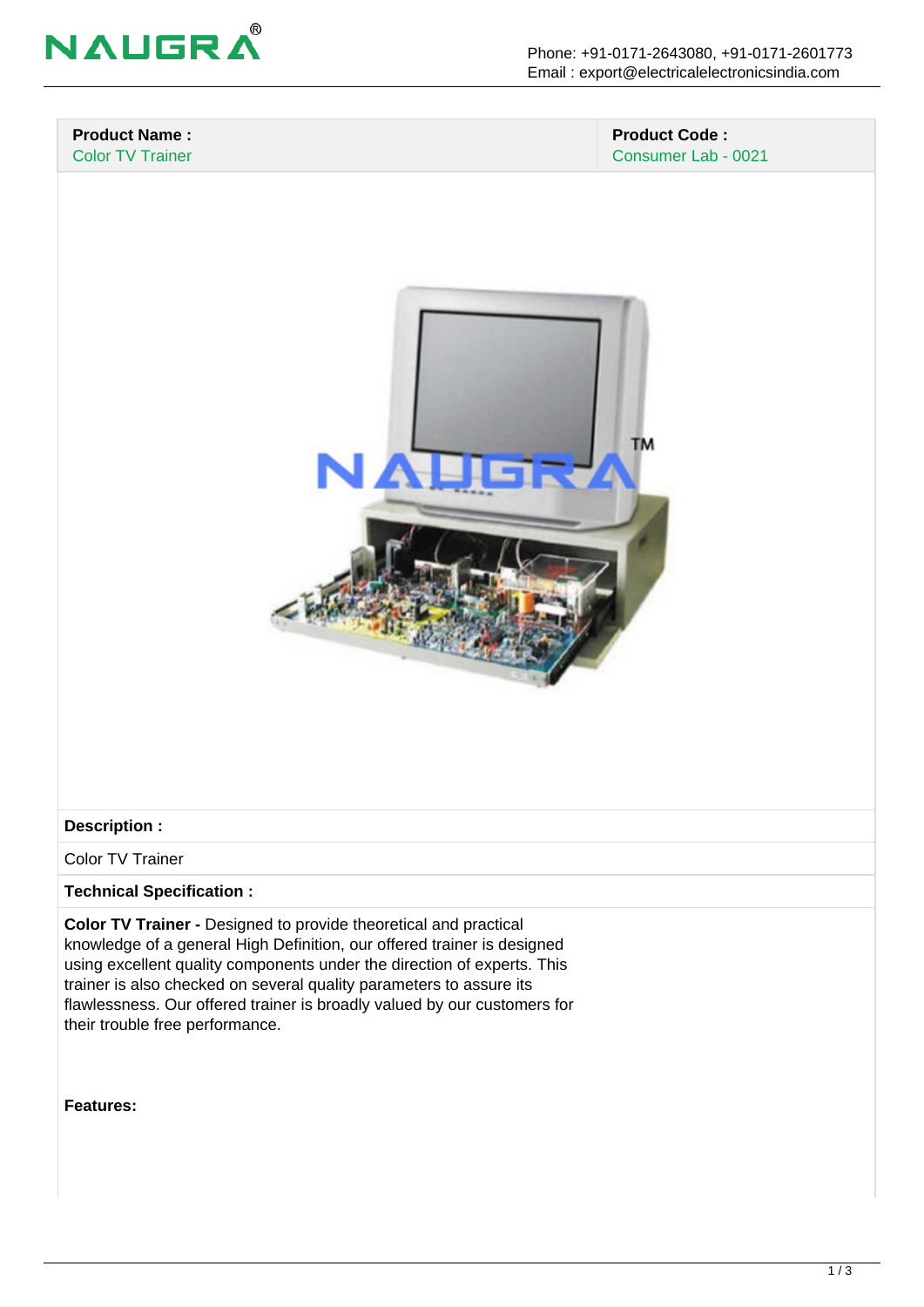

- Simple installation
- Dimensional accuracy
- Precisely designed

## **Package Include:**

- Trainer kit
- Power Cable
- TV Remote
- Manual

## **Other Details:**

- Unit Objective
- Preventive maintenance of a LCD
- Understanding control panel settings
- Hardware Monitoring
- Study of power supply pin outs
- Study and analyze analog signal on speakers
- Study and analyze signals on keypad interface
- Study and analyze AV signal with faults
- Study and analyze VGA signals with faults
- Study and analyze IR remote signals with faults
- Study and analyze LVDS signals with faults
- Study and analyze main board of HDTV Trainer